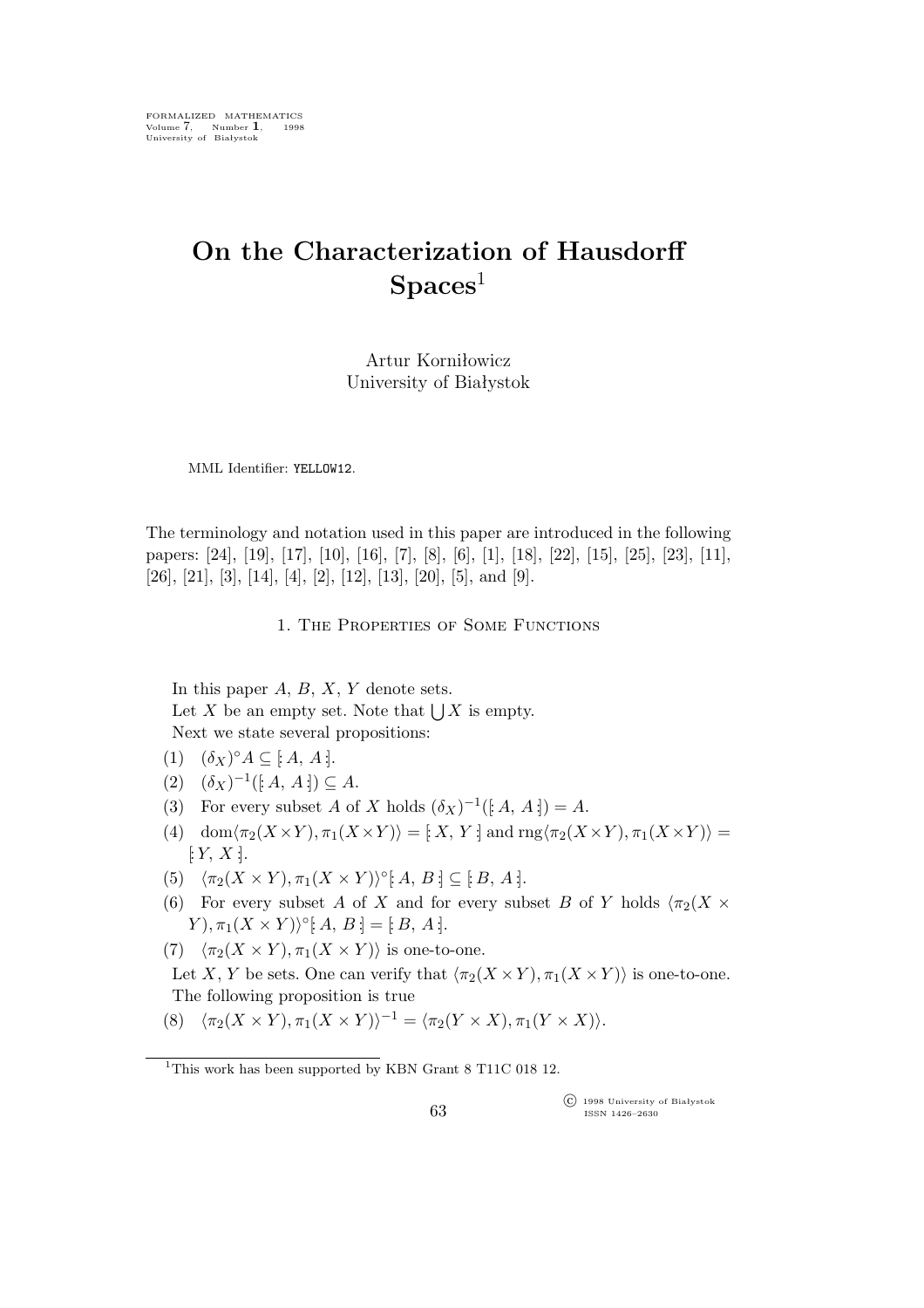### 64 **ARTUR KORNIŁOWICZ**

#### 2. The Properties of the Relational Structures

Next we state a number of propositions:

- (9) Let  $L_1$  be a semilattice,  $L_2$  be a non empty relational structure, x, y be elements of  $L_1$ , and  $x_1$ ,  $y_1$  be elements of  $L_2$ . Suppose the relational structure of  $L_1$  = the relational structure of  $L_2$  and  $x = x_1$  and  $y = y_1$ . Then  $x \sqcap y = x_1 \sqcap y_1$ .
- (10) Let  $L_1$  be a sup-semilattice,  $L_2$  be a non empty relational structure, x, y be elements of  $L_1$ , and  $x_1$ ,  $y_1$  be elements of  $L_2$ . Suppose the relational structure of  $L_1$  = the relational structure of  $L_2$  and  $x = x_1$  and  $y = y_1$ . Then  $x \sqcup y = x_1 \sqcup y_1$ .
- (11) Let  $L_1$  be a semilattice,  $L_2$  be a non empty relational structure,  $X, Y$ be subsets of  $L_1$ , and  $X_1$ ,  $Y_1$  be subsets of  $L_2$ . Suppose the relational structure of  $L_1$  = the relational structure of  $L_2$  and  $X = X_1$  and  $Y = Y_1$ . Then  $X \sqcap Y = X_1 \sqcap Y_1$ .
- (12) Let  $L_1$  be a sup-semilattice,  $L_2$  be a non empty relational structure, X, Y be subsets of  $L_1$ , and  $X_1$ ,  $Y_1$  be subsets of  $L_2$ . Suppose the relational structure of  $L_1$  = the relational structure of  $L_2$  and  $X = X_1$  and  $Y = Y_1$ . Then  $X \sqcup Y = X_1 \sqcup Y_1$ .
- (13) Let  $L_1$  be an antisymmetric up-complete non empty reflexive relational structure,  $L_2$  be a non empty reflexive relational structure, x be an element of  $L_1$ , and y be an element of  $L_2$ . Suppose the relational structure of L<sub>1</sub> = the relational structure of L<sub>2</sub> and  $x = y$ . Then  $\downarrow x = \downarrow y$  and  $\uparrow x = \uparrow y$ .
- (14) Let  $L_1$  be a meet-continuous semilattice and  $L_2$  be a non empty reflexive relational structure. Suppose the relational structure of  $L_1 =$  the relational structure of  $L_2$ . Then  $L_2$  is meet-continuous.
- (15) Let  $L_1$  be a continuous antisymmetric non empty reflexive relational structure and  $L_2$  be a non empty reflexive relational structure. Suppose the relational structure of  $L_1$  = the relational structure of  $L_2$ . Then  $L_2$  is continuous.
- (16) Let  $L_1, L_2$  be relational structures, A be a subset of  $L_1$ , and J be a subset of  $L_2$ . Suppose the relational structure of  $L_1$  = the relational structure of  $L_2$  and  $A = J$ . Then  $\mathrm{sub}(A) = \mathrm{sub}(J)$ .
- $(17)$  Let  $L_1$ ,  $L_2$  be non empty relational structures, A be a relational substructure of  $L_1$ , and J be a relational substructure of  $L_2$ . Suppose that
	- (i) the relational structure of  $L_1$  = the relational structure of  $L_2$ ,
	- (ii) the relational structure of  $A =$  the relational structure of J, and
- (iii)  $\overline{A}$  is meet-inheriting.

Then *J* is meet-inheriting.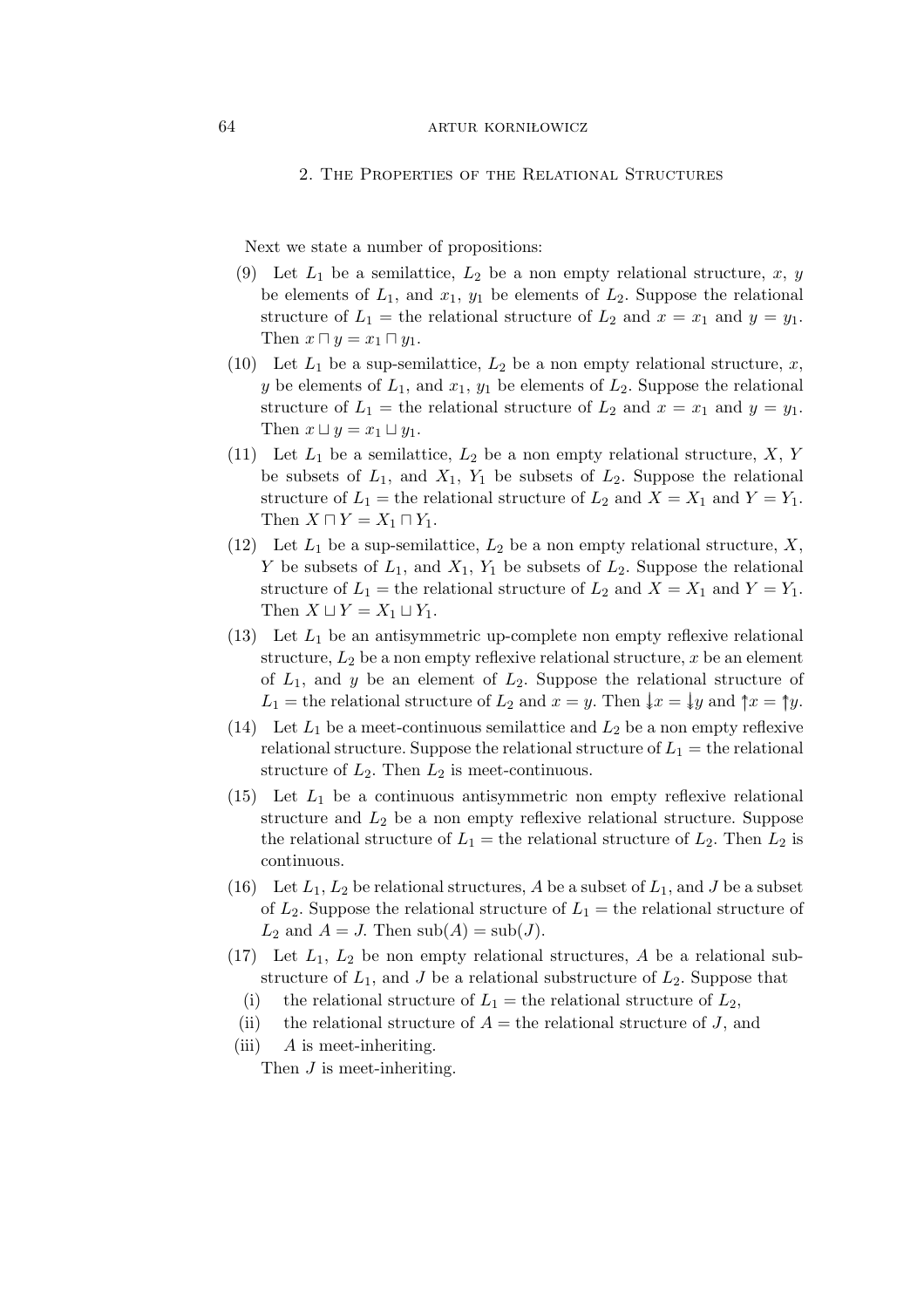- (18) Let  $L_1$ ,  $L_2$  be non empty relational structures, A be a relational substructure of  $L_1$ , and J be a relational substructure of  $L_2$ . Suppose that
	- (i) the relational structure of  $L_1$  = the relational structure of  $L_2$ ,
	- (ii) the relational structure of  $A =$  the relational structure of J, and
- (iii)  $\overline{A}$  is join-inheriting. Then  $J$  is join-inheriting.
- (19) Let  $L_1$  be an up-complete antisymmetric non empty reflexive relational structure,  $L_2$  be a non empty reflexive relational structure,  $X$  be a subset of  $L_1$ , and Y be a subset of  $L_2$  such that the relational structure of  $L_1 =$  the relational structure of  $L_2$  and  $X = Y$  and X has the property (S). Then Y has the property (S).
- (20) Let  $L_1$  be an up-complete antisymmetric non empty reflexive relational structure,  $L_2$  be a non empty reflexive relational structure,  $X$  be a subset of  $L_1$ , and Y be a subset of  $L_2$ . Suppose the relational structure of  $L_1 =$  the relational structure of  $L_2$  and  $X = Y$  and X is directly closed. Then Y is directly closed.
- (21) Let N be an antisymmetric relational structure with g.l.b.'s,  $D, E$  be subsets of N, and X be an upper subset of N. If  $D \cap X = \emptyset$ , then  $(D \sqcap$  $E) \cap X = ∅.$
- (22) Let R be a reflexive non empty relational structure. Then  $\triangle$ <sub>the carrier of  $R$  ⊆ (the internal relation of  $R$ )  $\cap$  (the internal relation of</sub>  $R^{\sim}$ ).
- $(23)$  Let R be an antisymmetric relational structure. Then (the internal relation of  $R$ )  $\cap$  (the internal relation of  $R^{\sim}$ )  $\subseteq \triangle$ <sub>the carrier of  $R$ .</sub>
- (24) Let R be an upper-bounded semilattice and X be a subset of  $[R, R]$ . If inf  $(\Box_R)^\circ X$  exists in R, then  $\Box_R$  preserves inf of X.

Let R be a complete semilattice. One can verify that  $\sqcap_R$  is infs-preserving. Next we state the proposition

(25) Let R be a lower-bounded sup-semilattice and X be a subset of  $[R, R]$ . If sup  $(L_R)^\circ X$  exists in R, then  $\sqcup_R$  preserves sup of X.

Let R be a complete sup-semilattice. Note that  $\sqcup_R$  is sups-preserving. One can prove the following propositions:

- (26) For every semilattice N and for every subset A of N such that  $\text{sub}(A)$ is meet-inheriting holds A is filtered.
- (27) For every sup-semilattice N and for every subset A of N such that  $\text{sub}(A)$ is join-inheriting holds A is directed.
- (28) Let N be a transitive relational structure and  $A, J$  be subsets of N. If A is coarser than  $\uparrow J$ , then  $\uparrow A \subseteq \uparrow J$ .
- (29) For every transitive relational structure  $N$  and for all subsets  $A, J$  of  $N$ such that A is finer than  $\downarrow J$  holds  $\downarrow A \subseteq \downarrow J$ .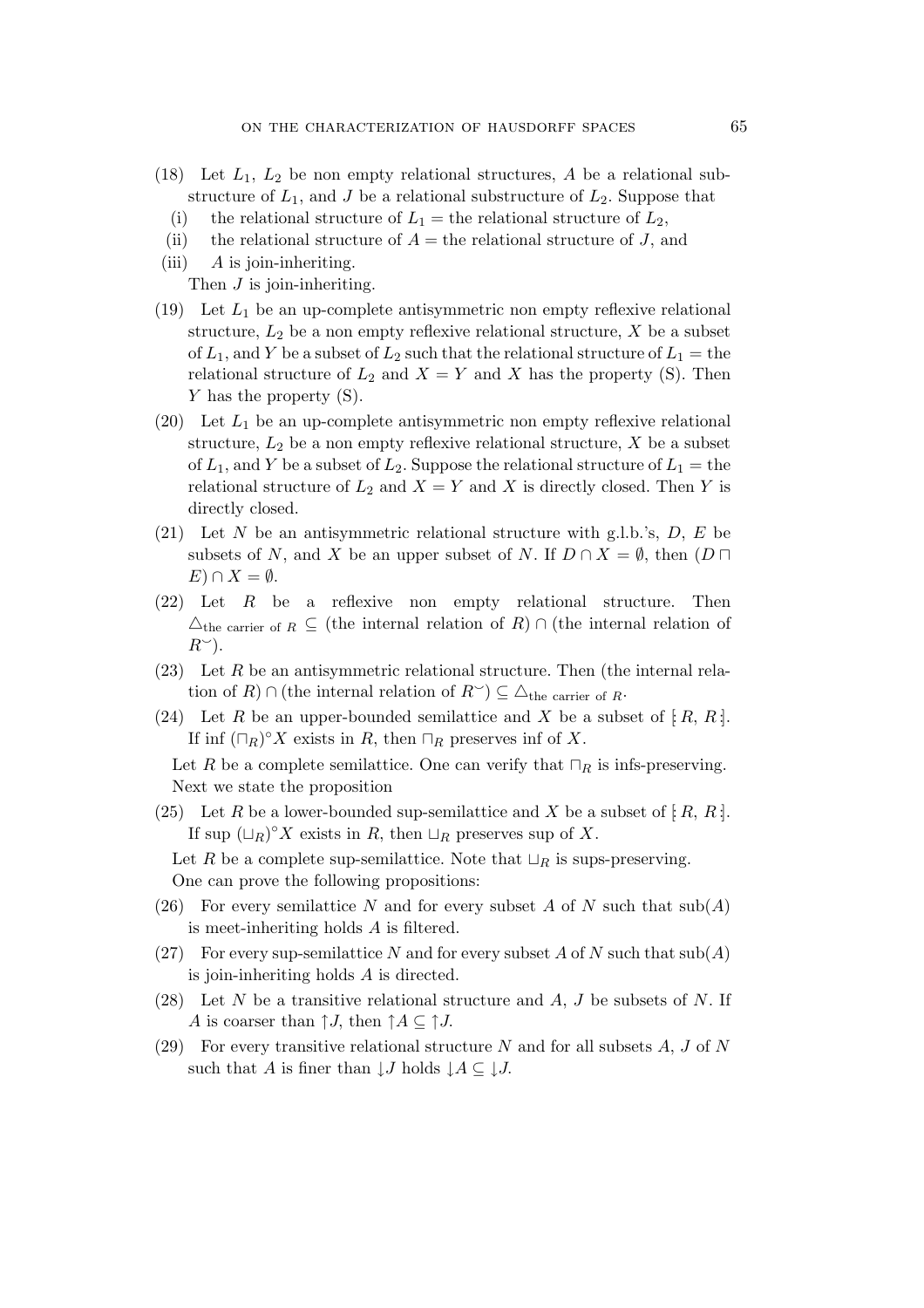# 66 **ARTUR KORNIŁOWICZ**

- (30) Let N be a non empty reflexive relational structure, x be an element of N, and X be a subset of N. If  $x \in X$ , then  $\uparrow x \subseteq \uparrow X$ .
- (31) Let N be a non empty reflexive relational structure, x be an element of N, and X be a subset of N. If  $x \in X$ , then  $\downarrow x \subseteq \downarrow X$ .

# 3. ON THE HAUSDORFF SPACES

In the sequel R, S, T denote non empty topological spaces.

Let  $T$  be a non empty topological structure. One can verify that the topological structure of  $T$  is non empty.

Let  $T$  be a topological space. Observe that the topological structure of  $T$  is topological space-like.

Next we state three propositions:

- $(32)$  Let S, T be topological structures and B be a basis of S. Suppose the topological structure of  $S =$  the topological structure of T. Then B is a basis of T.
- (33) Let S, T be topological structures and B be a prebasis of S. Suppose the topological structure of  $S =$  the topological structure of T. Then B is a prebasis of T.
- $(34)$  Every basis of T is non empty.

Let  $T$  be a non empty topological space. Note that every basis of  $T$  is non empty.

The following proposition is true

(35) For every point x of T holds every basis of x is non empty.

Let T be a non empty topological space and let x be a point of T. One can check that every basis of  $x$  is non empty.

Next we state a number of propositions:

- (36) Let  $S_1$ ,  $T_1$ ,  $S_2$ ,  $T_2$  be non empty topological spaces, f be a map from  $S_1$ into  $S_2$ , and g be a map from  $T_1$  into  $T_2$ . Suppose that
	- (i) the topological structure of  $S_1$  = the topological structure of  $T_1$ ,
	- (ii) the topological structure of  $S_2$  = the topological structure of  $T_2$ ,
- (iii)  $f = g$ , and
- $(iv)$  f is continuous.

Then  $q$  is continuous.

- (37)  $\Delta_{\text{the carrier of } T} = \{p; p \text{ ranges over points of } [T, T] : \pi_1((\text{the carrier of})$ T)  $\times$  the carrier of  $T(p) = \pi_2((\text{the carrier of } T) \times \text{the carrier of } T)(p)$ .
- (38)  $\delta_{\text{the carrier of } T}$  is a continuous map from T into  $[T, T]$ .
- (39)  $\pi_1$ ((the carrier of S)  $\times$  the carrier of T) is a continuous map from [S,  $T$  : into  $S$ .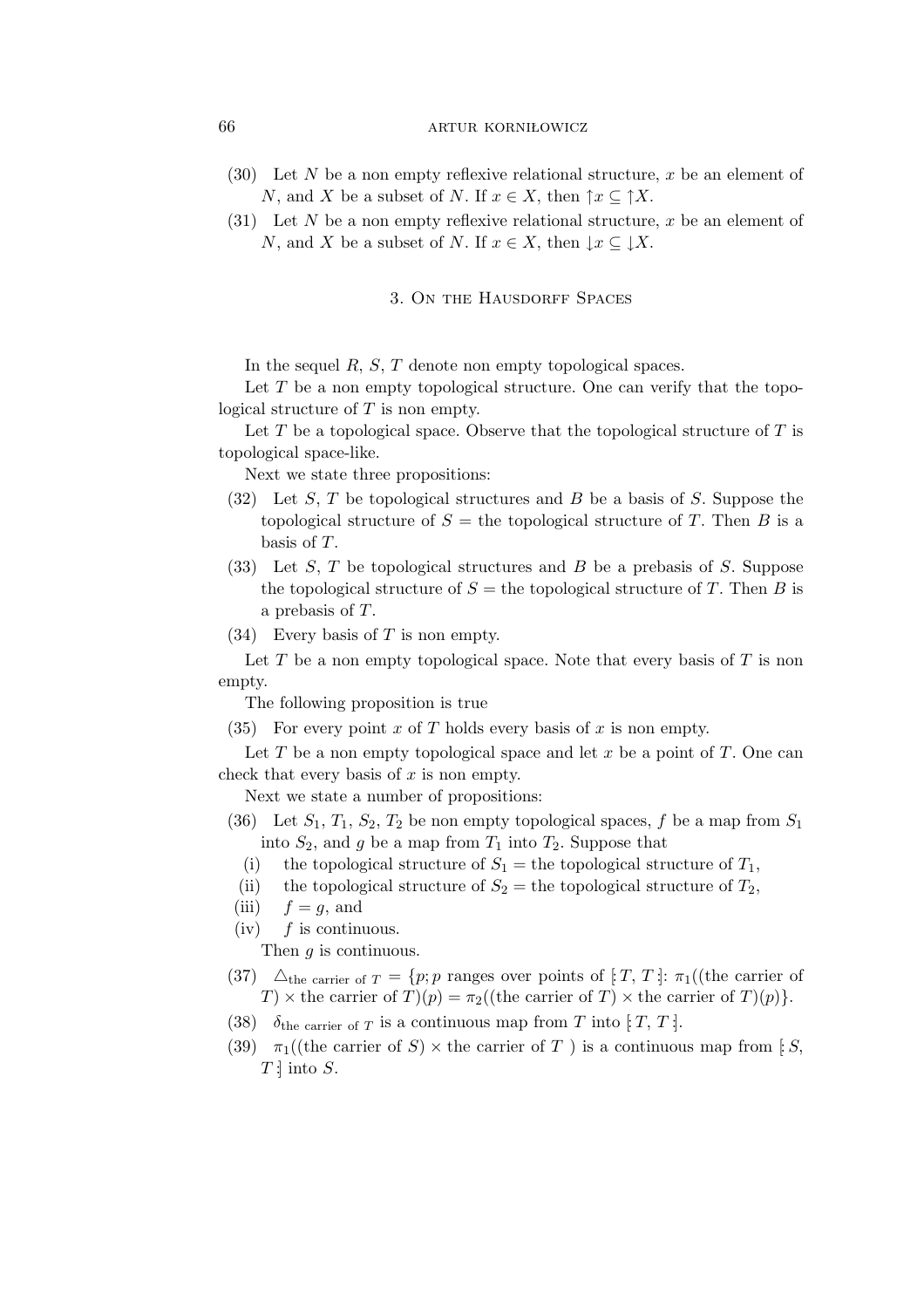- (40)  $\pi_2$  ((the carrier of S)  $\times$  the carrier of T) is a continuous map from [: S,  $T$  : into  $T$ .
- (41) Let f be a continuous map from T into S and g be a continuous map from T into R. Then  $\langle f, g \rangle$  is a continuous map from T into [S, R].
- (42)  $\langle \pi_2((\text{the carrier of } S) \times \text{the carrier of } T), \pi_1((\text{the carrier of } S) \times \text{the carrier})\rangle$ of T) is a continuous map from  $[S, T]$  into  $[T, S]$ .
- (43) Let f be a map from [ $S, T$  ] into [ $T, S$ ]. Suppose  $f = \langle \pi_2 \rangle$  (the carrier of S)  $\times$  the carrier of T),  $\pi_1$  ((the carrier of S)  $\times$  the carrier of T)). Then f is a homeomorphism.
- (44)  $\colon S, T$  and  $\colon T, S$  are homeomorphic.
- (45) Let T be a Hausdorff non empty topological space and  $f, g$  be continuous maps from  $S$  into  $T$ . Then
	- (i) for every subset X of S such that  $X = \{p; p \text{ ranges over points of } S\}$ :  $f(p) \neq g(p)$ } holds X is open, and
	- (ii) for every subset X of S such that  $X = \{p; p \text{ ranges over points of } S\}$ .  $f(p) = g(p)$ } holds X is closed.
- (46) T is Hausdorff iff for every subset A of  $[T, T]$  such that  $A =$  $\triangle$ <sub>the carrier of T</sub> holds A is closed.

Let  $S$ ,  $T$  be topological structures. Note that there exists a refinement of  $S$ and T which is strict.

Let  $S$  be a non empty topological structure and let  $T$  be a topological structure. Observe that there exists a refinement of S and T which is strict and non empty and there exists a refinement of  $T$  and  $S$  which is strict and non empty.

We now state the proposition

(47) Let R, S, T be topological structures. Then R is a refinement of S and  $T$  if and only if the topological structure of  $R$  is a refinement of  $S$  and  $T$ .

For simplicity, we adopt the following convention:  $S_1$ ,  $S_2$ ,  $T_1$ ,  $T_2$  are non empty topological spaces, R is a refinement of  $[S_1, T_1]$  and  $[S_2, T_2]$ ,  $R_1$  is a refinement of  $S_1$  and  $S_2$ , and  $R_2$  is a refinement of  $T_1$  and  $T_2$ .

The following three propositions are true:

- (48) Suppose the carrier of  $S_1$  = the carrier of  $S_2$  and the carrier of  $T_1$  = the carrier of  $T_2$ . Then  $\{[U_1, V_1] \cap [U_2, V_2] \}$ ;  $U_1$  ranges over subsets of  $S_1$ ,  $U_2$  ranges over subsets of  $S_2$ ,  $V_1$  ranges over subsets of  $T_1$ ,  $V_2$  ranges over subsets of  $T_2: U_1$  is open  $\wedge U_2$  is open  $\wedge V_1$  is open  $\wedge V_2$  is open  $\}$  is a basis of R.
- (49) Suppose the carrier of  $S_1$  = the carrier of  $S_2$  and the carrier of  $T_1$  = the carrier of  $T_2$ . Then the carrier of  $[R_1, R_2] =$  the carrier of R and the topology of  $[R_1, R_2] =$  the topology of R.
- (50) Suppose the carrier of  $S_1$  = the carrier of  $S_2$  and the carrier of  $T_1$  = the carrier of  $T_2$ . Then  $[R_1, R_2]$  is a refinement of  $[S_1, T_1]$  and  $[S_2, T_2]$ .